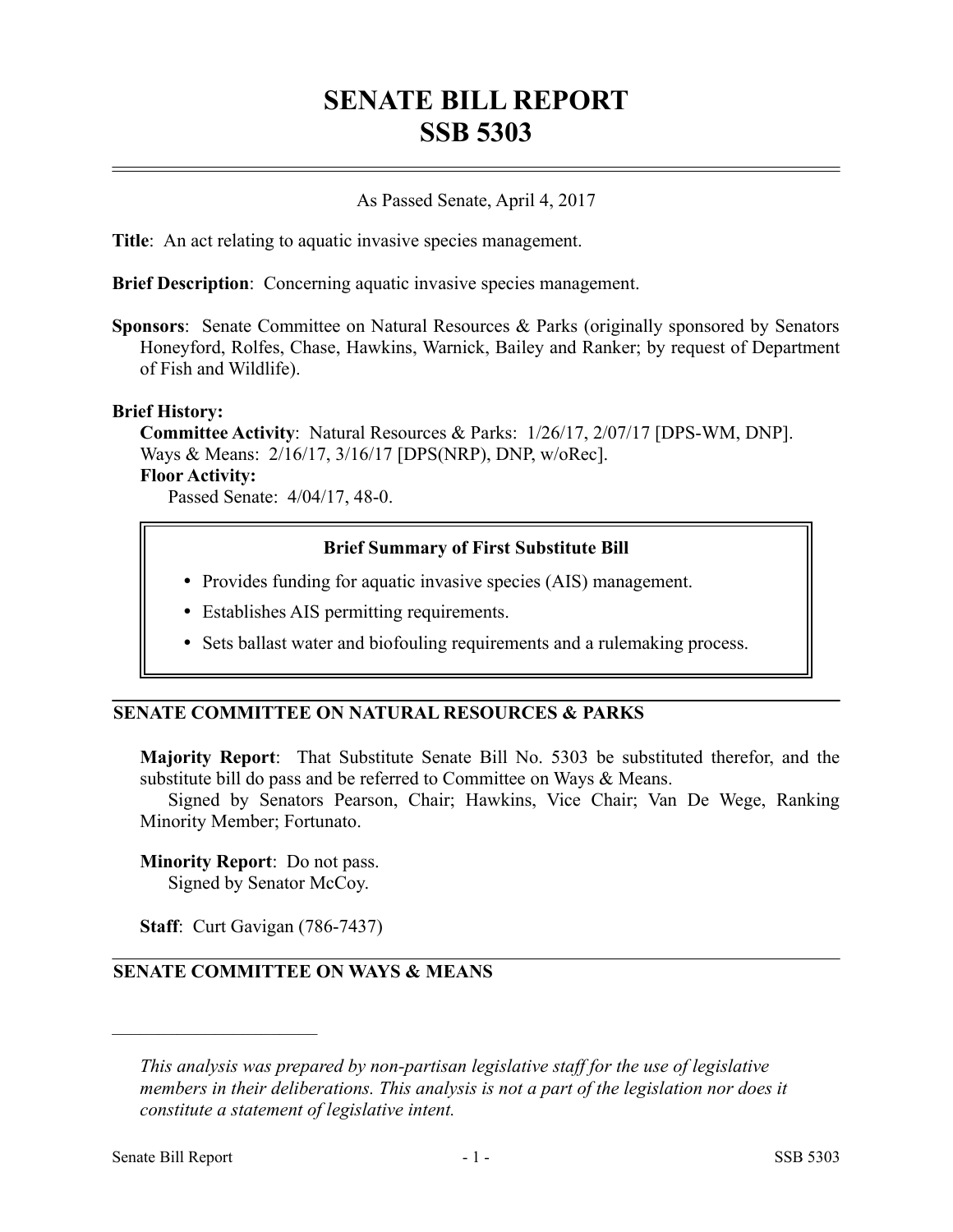**Majority Report**: That Substitute Senate Bill No. 5303 as recommended by Committee on Natural Resources & Parks be substituted therefor, and the substitute bill do pass.

Signed by Senators Braun, Chair; Brown, Vice Chair; Rossi, Vice Chair; Honeyford, Vice Chair, Capital Budget ; Bailey, Becker, Conway, Fain, Keiser, Miloscia, Padden, Schoesler, Warnick and Zeiger.

#### **Minority Report**: Do not pass.

Signed by Senators Ranker, Ranking Minority Member; Carlyle, Darneille and Hasegawa.

**Minority Report**: That it be referred without recommendation.

Signed by Senators Rolfes, Assistant Ranking Minority Member, Operating Budget; Frockt, Assistant Ranking Minority Member, Capital Budget.

**Staff**: Jed Herman (786-7346)

**Background**: Department of Fish and Wildlife's (DFW) Invasive Species Authority in General. Statute designates DFW as the state's lead agency for managing many types of invasive species, both aquatic and terrestrial. Subject to the availability of funding, DFW may conduct activities to include the following:

- monitoring and responding to infestations;
- conducting education and outreach; and
- providing technical assistance or other support to government entities and private groups.

Aquatic Invasive Species (AIS) Inspections and Decontamination. Statute requires certain vessels and equipment to meet AIS documentation requirements, which includes transportable personal property such as watercraft, watercraft-related equipment, float planes, fish tanker trucks, irrigation equipment, and fishing gear. DFW is required to implement this requirement by rule, including identifying allowable certificate of inspection forms and the type of conveyances to which the requirement applies.

Anyone using an aquatic conveyance must clean and drain the conveyance after use on a water body or property. This includes removal of visible aquatic plants, animals, other organisms, and water from the water body.

DFW may establish mandatory check stations for the inspection of watercraft. A person stopped at a check station must allow inspection for AIS and clean and drain requirements, and follow any clean and drain or decontamination orders given.

Ballast Water Requirements. Generally, vessels of 300 gross tons or more must meet requirements for ballast water including reporting and management standards.

Public Utility Tax. Income from utility operations, such as light, power, and certain transportation, is taxed under the public utility tax and is in lieu of the Business and Occupation tax. The rate paid depends on the specific utility activity.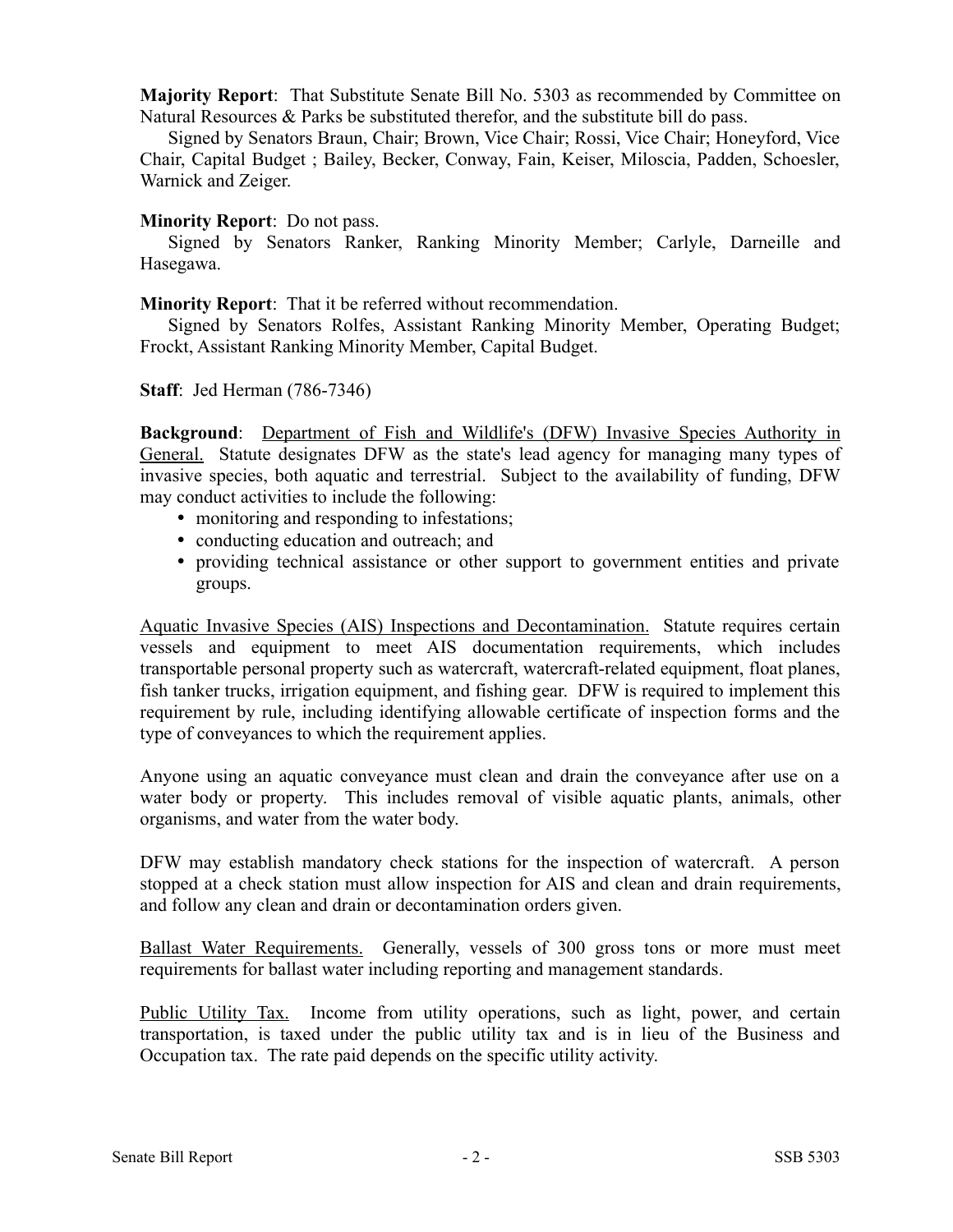**Summary of First Substitute Bill**: Provides a Portion of Public Utility Tax Funds for AIS Management. A portion of funds collected from the public utility tax on light and power businesses must be deposited in the AIS management account, which is consolidated from two separate, existing AIS-related accounts. The amounts are as follows:

- 0.176 percent of collections for the 2017 2019 biennium;
- 0.445 percent of collections for the 2019 2021 biennium; and
- 0.673 percent of collections starting July 1, 2021 and after.

Establishes AIS Permitting Requirements for Vessels and Aquatic Conveyances. A person must obtain an AIS prevention permit before:

- placing or operating a seaplane or vessel that is registered out of state in Washington waters; or
- commercially transporting certain seaplanes or vessels into or through the state.

Failure to possess a permit when required is an infraction. Permit exemptions are established including for transportation of new vessels and certain seaplanes and vessels in shared boundary waters.

An AIS prevention permit is \$20 and is valid for one year. Funds must be deposited in the AIS management account.

Establishes Biofouling Requirements. The owner of a vessel required to meet state ballast water requirements must also meet standards for biofouling, relating to the accumulation of aquatic organisms on a vessel. DFW must adopt by rule standards and requirements for the release of biofouling, which must be established in consultation with a collaborative forum including regulated industries and potentially affected stakeholders. The rules must:

- ensure that biofouling poses a minimal risk;
- be based on best available technology; and
- where practical and appropriate, be consistent with federal standards and requirements.

Makes Other AIS-Related Changes.

- authorizes appropriations from the AIS management account for a grant program to fund activities such as managing AIS at a local level, developing AIS rapid response agreements, and conducting innovative research that supports on the ground efforts;
- specifies ballast water and biofouling rulemaking authority for DFW; and
- defines terms.

**Appropriation**: None.

**Fiscal Note**: Available.

## **Creates Committee/Commission/Task Force that includes Legislative members**: No.

**Effective Date**: The bill contains several effective dates. Please refer to the bill.

**Staff Summary of Public Testimony on Original Bill (Natural Resources & Parks)**: *The committee recommended a different version of the bill than what was heard.* PRO: AIS